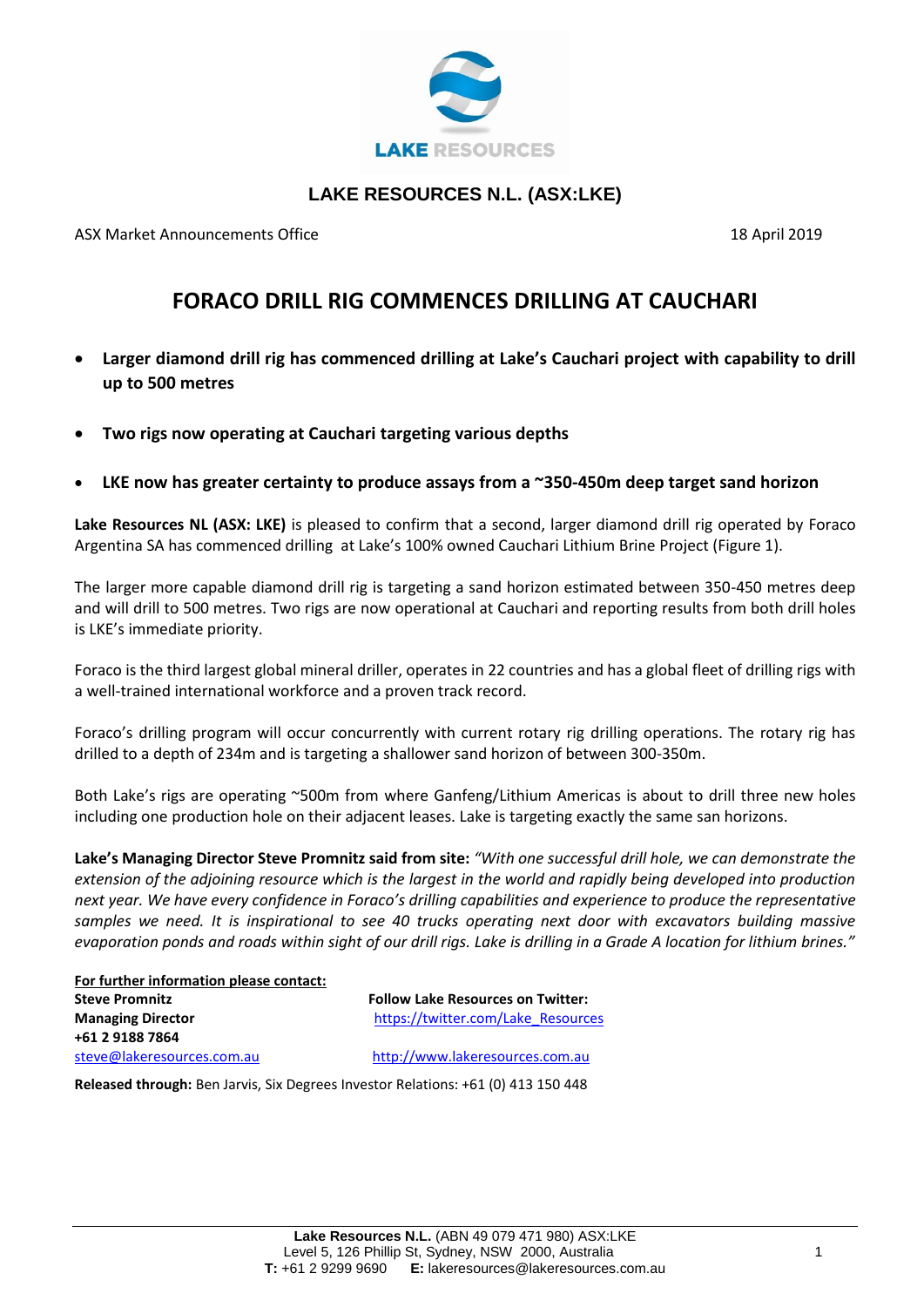

**Figures 1: Foraco rig arriving at Cauchari** 



**Figure 2: Foraco rig alongside existing rotary rig at Cauchari**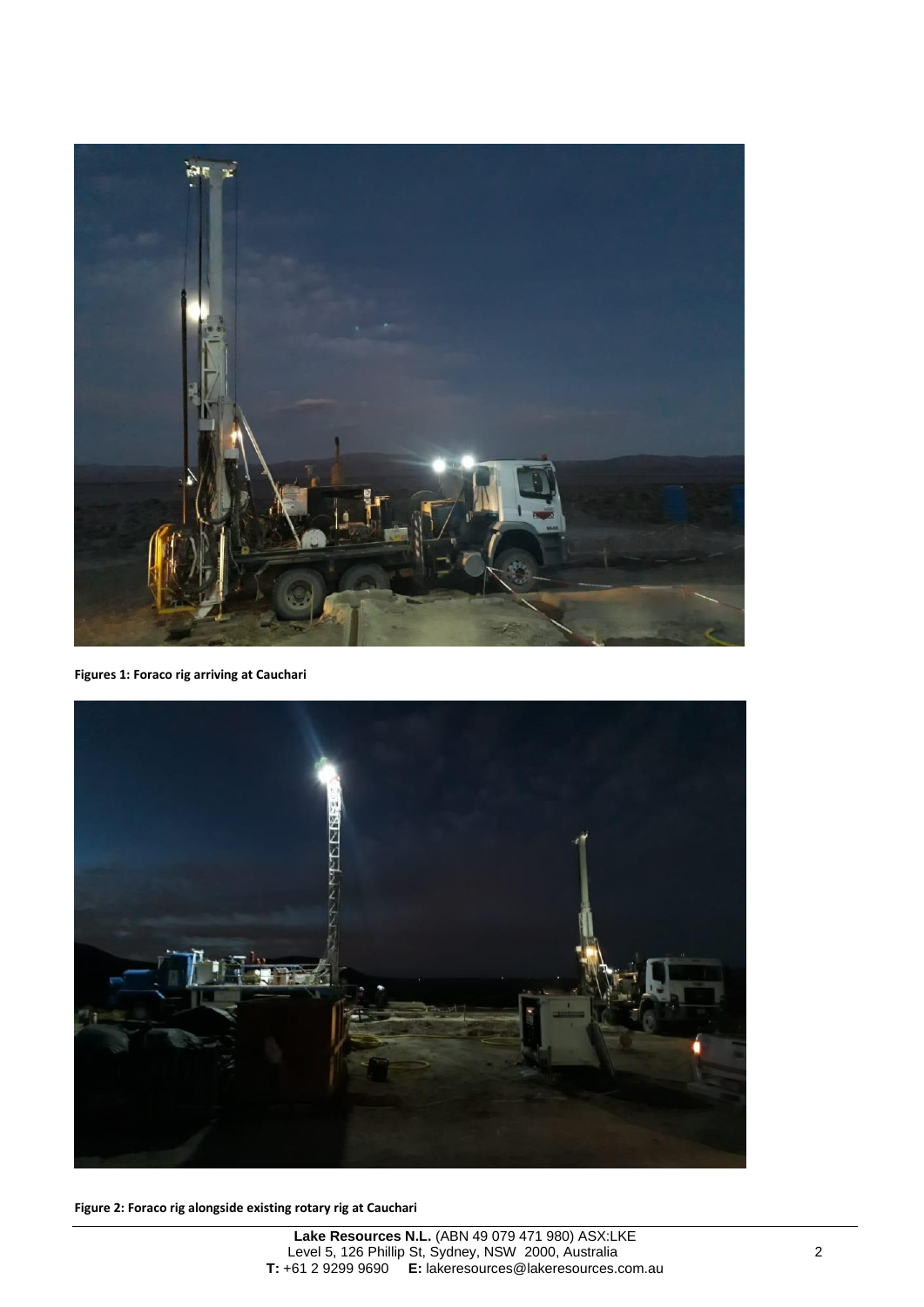

**Figures 3: Rotary rig currently operating at site and at 234m deep** 



**Figures 4: Location of LKE's drill operations at Cauchari in relation to Advantage Lithium/Orocobre & Gangfeng/Lithium Americas leases**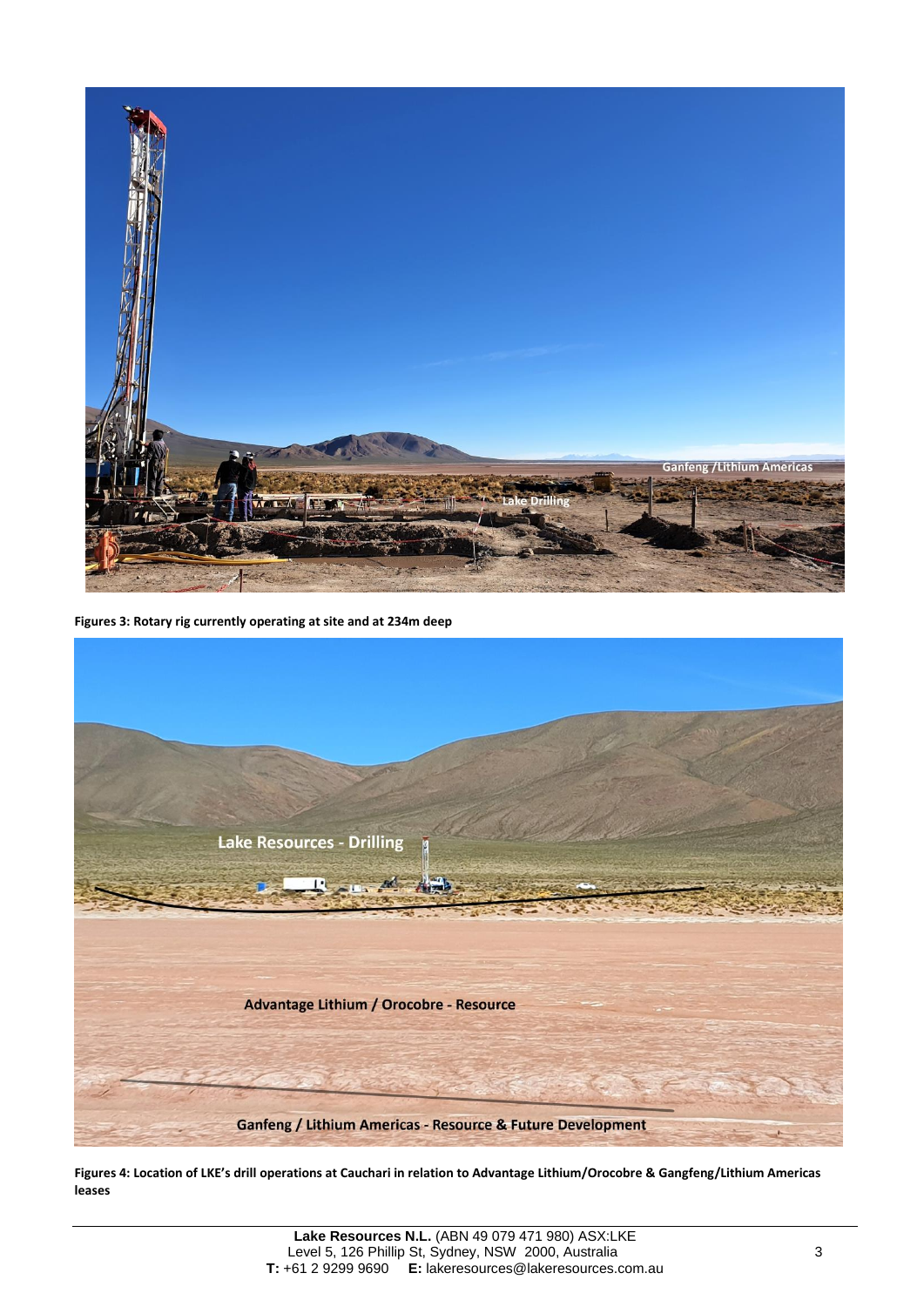

**Figures 5: Cauchari Lithium Project, with adjoining Ganfeng / Lithium Americas resource and Orocobre / Advantage Lithium resource with (Orocobre announcements 7/11/2017, 4/12/2017, 18/01/2018, 15/03/19; Advantage Lithium announcement 5/3/2018, 10/01/2019, 1/04/19). (Third Party Resource details summarised in LKE's ASX announcement dated 6 Sept 2018)**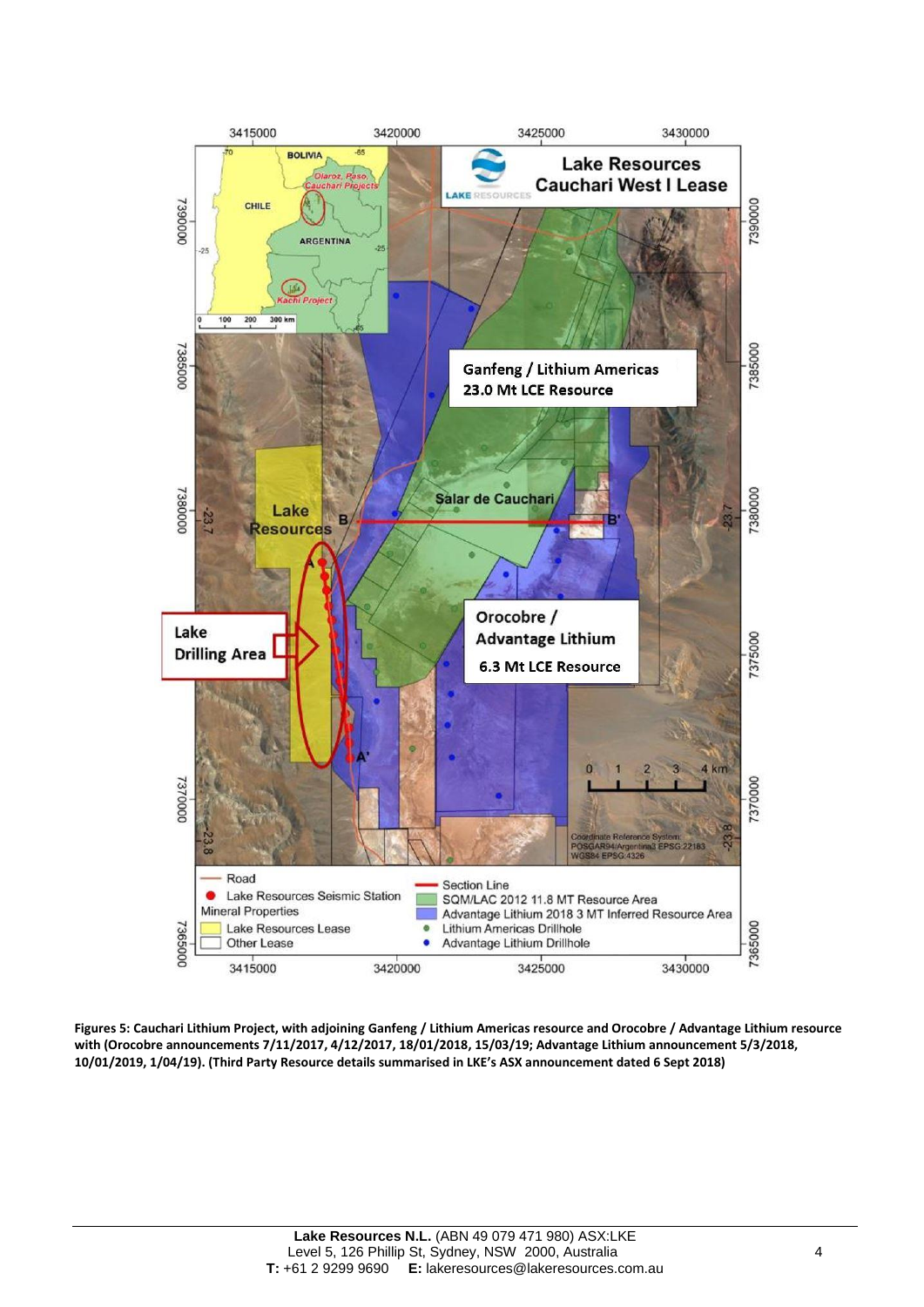

**Figures 6: Cauchari Lithium Brine Project , showing passive seismic survey results (A-A') and reflector extending to 400m deep, and a cross section showing extension of the sand unit (West Fan Unit) inferred to extend into Lake's leases from adjoining Orocobre / Advantage Lithium resource and Ganfeng / Lithium Americas resource (Source: Advantage Lithium NI 43-101 (\*2)) Repeated from LKE ASX announcement 31 August 2018).**

## **About Lake Resources NL (ASX:LKE)**

Lake Resources NL (ASX:LKE, Lake) is a lithium exploration and development company focused on developing its three lithium brine projects and hard rock project in Argentina, all owned 100%. The leases are in a prime location among the lithium sector's largest players within the Lithium Triangle, where half of the world's lithium is produced. Lake holds one of the largest lithium tenement packages in Argentina (~200,000Ha) secured in 2016 prior to a significant 'rush' by major companies. The large holdings provide the potential to provide consistent security of supply demanded by battery makers and electric vehicle manufacturers.

The Kachi project covers 69,000 ha over a salt lake south of FMC's lithium operation and near Albemarle's Antofalla project in Catamarca Province. Drilling at Kachi has confirmed a large lithium brine bearing basin over 20km long, 15km wide and 400m to 800m deep. Drilling over Kachi (currently 16 drill holes, 3100m) has produced a maiden indicated and inferred resource of 4.4 Mt LCE (Indicated 1.0Mt and Inferred 3.4Mt) within a 8-17 Mt LCE exploration target grading in the range of 310 mg/L to 210 mg/L lithium <sup>1</sup> (refer ASX announcement 27 November 2018).

A direct extraction technique is being tested in partnership with Lilac Solutions, which has shown 80-90% recoveries and lithium brine concentrations in excess of 25000 mg/L lithium. Phase 1 Engineering Study results have shown operating costs forecast at US\$2600/t LCE in the lowest cost quartile <sup>2</sup>. This process is planned to be trialled on site in tandem with conventional methods as part of a PFS to follow the resource statement. Scope exists to unlock considerable value through partnerships and corporate deals in the near term.

The Olaroz-Cauchari and Paso brine projects are located adjacent to major world class brine projects either in production or being developed in the highly prospective Jujuy Province. The Olaroz-Cauchari project is located in the same basin as Orocobre's Olaroz lithium production and adjoins Ganfeng Lithium/Lithium Americas Cauchari project, with high grade lithium (600 mg/L) with high flow rates drilled immediately across the lease boundary.

An additional new rig is being deployed to increase the depth capacity and speed of the drill rig currently at Cauchari. High fluid pressures, while encouraging, have meant that conditions are challenging. Results are expected to extend the proven resources in adjoining properties into LKE's area. This will be followed by drilling extensions to the Olaroz area in LKE's 100% owned Olaroz leases.

Significant corporate transactions continue in adjacent leases with development of Ganfeng Lithium/Lithium Americas Cauchari project with Ganfeng announcing a US\$237 million for 37% of the Cauchari project previously held by SQM, followed by a further US\$160 million to increase Ganfeng's equity position to 50% on 1 April 2019, together with a resource that had doubled to be the largest on the planet. Ganfeng then announced a 10 year lithium supply agreement with Volkswagen on 5 April 2019. Nearby projects of Lithium X were acquired via a takeover offer of C\$265 million completed March 2018. The northern half of Galaxy's Sal de Vida resource was purchased for US\$280